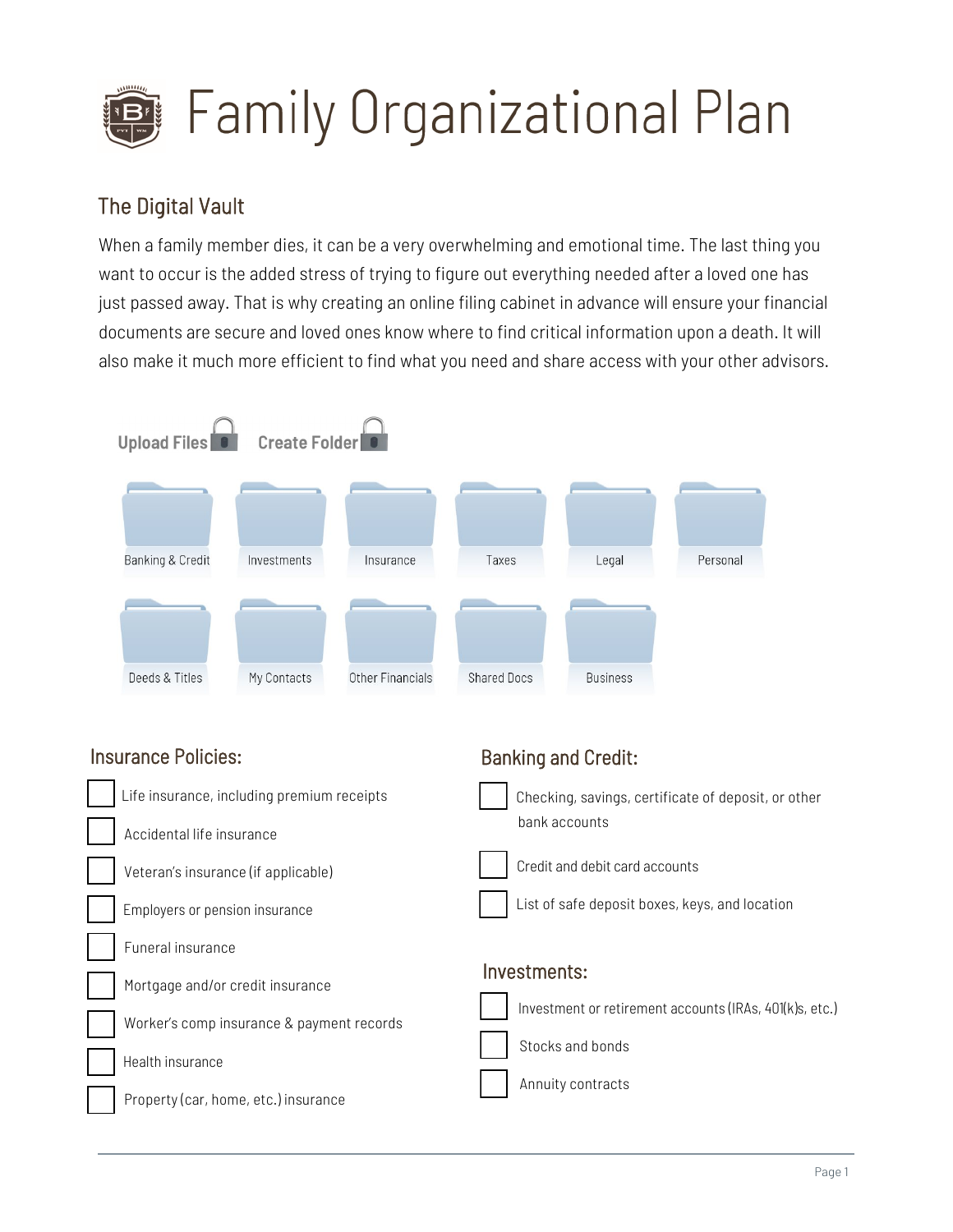

| Taxes:                                                                                  | <b>Legal Papers:</b>                                                      |
|-----------------------------------------------------------------------------------------|---------------------------------------------------------------------------|
| Income tax returns for current year                                                     | Will and/or trust papers                                                  |
| Property tax records & statements                                                       | Deceased final instructions                                               |
| Gift tax returns for all years applicable                                               | Dissolution of marriage documents and/or pre-                             |
| Charitable gift receipts                                                                | or post-nuptial agreements                                                |
| Estimated quarterly payment information                                                 | Pre-paid funeral contracts                                                |
|                                                                                         | Organ or tissue donation record                                           |
| <b>Deeds and Titles:</b>                                                                | Social Security card or number                                            |
| Property deeds as well as any recent appraisals                                         | Birth certificates of all family members                                  |
| Mortgage documents                                                                      | Marriage license                                                          |
| Title and registration for cars, boats, recreation<br>vehicles, etc.                    | Domestic partnership registration                                         |
| Certificate or documents detailing memberships<br>to country clubs, private clubs, etc. | Driver's license<br>Passport, citizenship, immigration and/or alien       |
|                                                                                         | registration papers                                                       |
| <b>Other Financial Records:</b>                                                         |                                                                           |
| Corporate benefit plans, including pension and                                          | Personal Information:                                                     |
| profit-sharing plans                                                                    | Names and contact information of close family                             |
| Financial statements, contracts and                                                     | and friends                                                               |
| agreements from any business interests                                                  | Names and contact information of all lawyers,<br>financial advisors, etc. |
| Loan papers                                                                             |                                                                           |
| Disability payments documents                                                           | Family tree (most important if there is no will)                          |
| Survivor annuity benefit papers                                                         |                                                                           |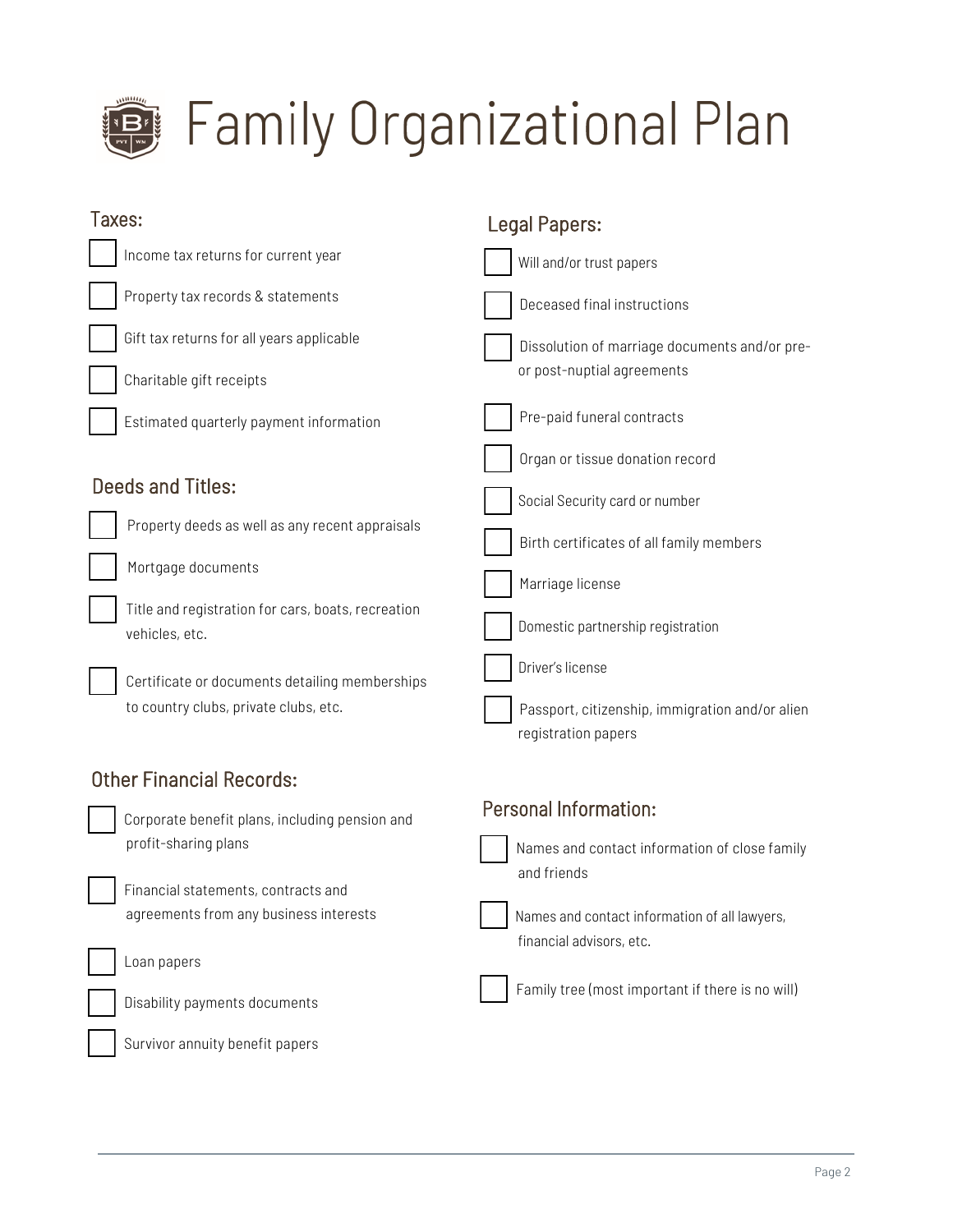

## **Family Organizational Plan**

| <b>Practical Steps and Information to</b>                                                                                                    | Steps to Take After a Death:                                                                                                                                           |
|----------------------------------------------------------------------------------------------------------------------------------------------|------------------------------------------------------------------------------------------------------------------------------------------------------------------------|
| <b>Complete Prior to Death:</b>                                                                                                              | Contact the deceased's lawyer and close family                                                                                                                         |
| Make a list of regular bills. Note if the bills are set                                                                                      | and/or friends.                                                                                                                                                        |
| up for auto pay and when loan payments are due.<br>Utility bills (electric, gas, cell phone, cable, water,<br>garbage, etc.)                 | Look for written instructions (often referred to as a<br>letter of instruction or final instructions) for the<br>funeral or memorial service, and burial arrangements. |
| Loans (mortgage, car, home equity)                                                                                                           | Look for records of the deceased person's desire to<br>donate organs or tissue. Give this information to the                                                           |
| Rental fees (rent, assisted living)                                                                                                          | deceased's doctor or hospice immediately.                                                                                                                              |
| Credit/debit card bills                                                                                                                      | Arrange for funeral or memorial services,<br>burial or cremation.                                                                                                      |
| Insurance bills (health, home, life, car)                                                                                                    | Obtain a death certificate: You can order certified                                                                                                                    |
| Property tax bills (only if not paid through<br>your mortgage)                                                                               | copies of the death certificate from the funeral<br>director or hospice.                                                                                               |
| Make a list of bank accounts & assign a co-signer<br>or have a joint account so trustee or executor can                                      | Notify the executor (a.k.a. personal representative) right<br>away. If there is a trust, notify the trustee.                                                           |
| access the money in the account to pay regular bills                                                                                         | Give all important papers to the executor (personal<br>representative) or trustee as soon as possible.                                                                 |
| Power of attorney: If you have a power of attorney,<br>their authority to act under the power of Attorney<br>ends at the time of your death. | Check and take care of the deceased's home,<br>property and pets.                                                                                                      |
| Ensure that all digital assets are organized and<br>accessible                                                                               | Put valuables (cash, jewelry, collectable items)<br>in asafe place.                                                                                                    |
| Make a list of your digital assets and passwords so<br>trusted others know where to find them.                                               | Locate the deceased's regular bills that will<br>need to be paid.                                                                                                      |
| Back up data stored in the cloud to a local<br>computer or storage device.                                                                   | Contact the Post Office with forwarding<br>information, if necessary.                                                                                                  |
| To help protect your online assets, work with an<br>attorney to provide consent in legal documents.                                          | Cancel any outstanding doctor's appointments, nursing<br>services, or meal delivery.                                                                                   |
|                                                                                                                                              | Cancel certain utilities such as cell phones, internet,<br>cable which are no longer needed.                                                                           |